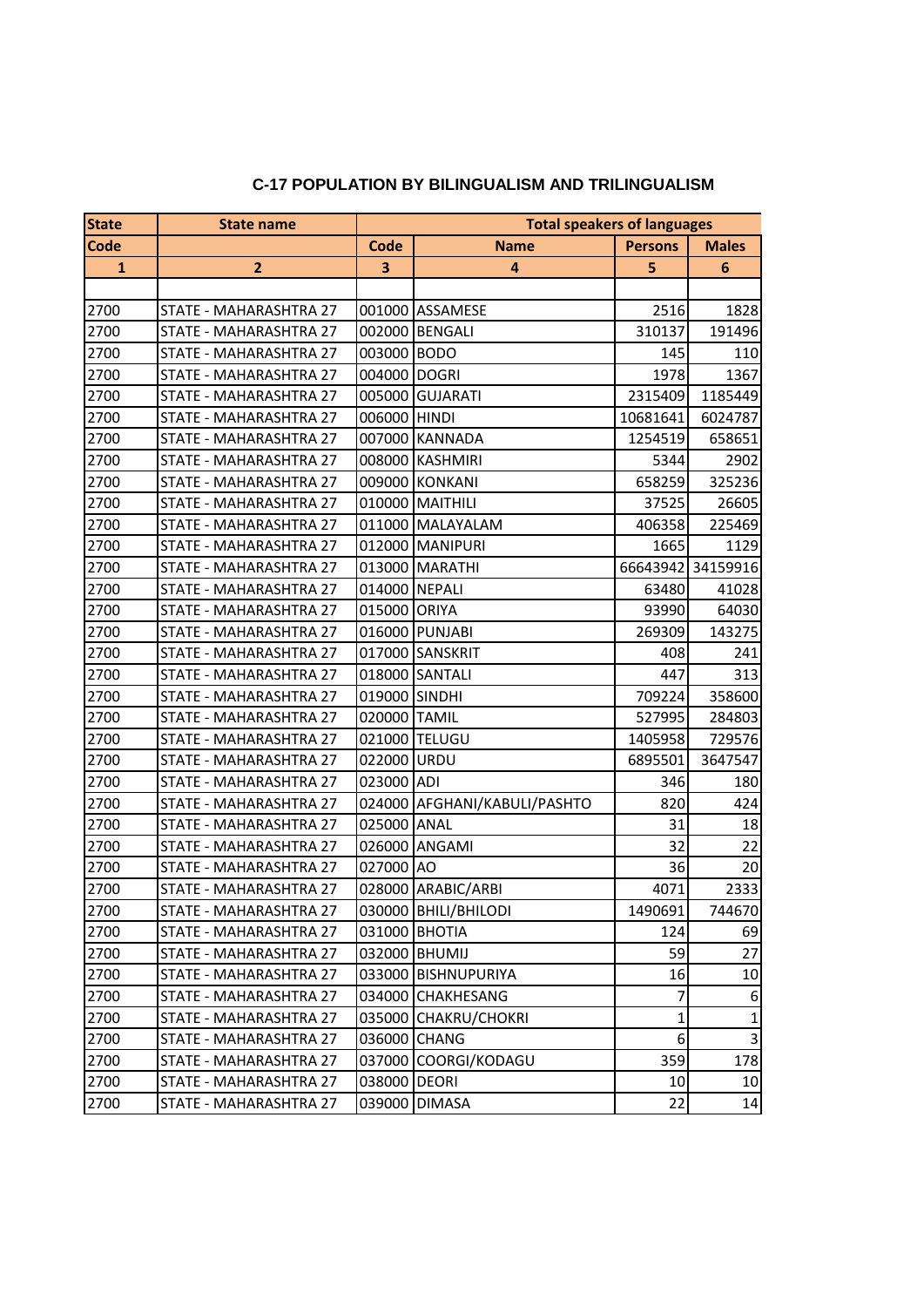| 2700 | STATE - MAHARASHTRA 27        |              | 040000 ENGLISH       | 96486          | 47108          |
|------|-------------------------------|--------------|----------------------|----------------|----------------|
| 2700 | STATE - MAHARASHTRA 27        |              | 041000 GADABA        | 26             | 16             |
| 2700 | STATE - MAHARASHTRA 27        | 043000 GARO  |                      | 35             | 25             |
| 2700 | STATE - MAHARASHTRA 27        | 044000 GONDI |                      | 543120         | 273937         |
| 2700 | STATE - MAHARASHTRA 27        |              | 045000 HALABI        | 29503          | 15004          |
| 2700 | STATE - MAHARASHTRA 27        |              | 046000 HALAM         | 8              | 5              |
| 2700 | STATE - MAHARASHTRA 27        | 047000 HMAR  |                      | 15             | 11             |
| 2700 | STATE - MAHARASHTRA 27        | 048000 HO    |                      | 172            | 106            |
| 2700 | <b>STATE - MAHARASHTRA 27</b> |              | 049000 JATAPU        | 4              | 4              |
| 2700 | STATE - MAHARASHTRA 27        | 051000 KABUI |                      | 12             |                |
| 2700 | STATE - MAHARASHTRA 27        |              | 052000 KARBI / MIKIR | 23             | 15             |
| 2700 | STATE - MAHARASHTRA 27        |              | 053000 KHANDESHI     | 1866460        | 953114         |
| 2700 | STATE - MAHARASHTRA 27        |              | 054000 KHARIA        | 201            | 121            |
| 2700 | STATE - MAHARASHTRA 27        | 055000 KHASI |                      | 254            | 134            |
| 2700 | STATE - MAHARASHTRA 27        |              | 056000 KHEZHA        | $\overline{2}$ | 0              |
| 2700 | STATE - MAHARASHTRA 27        |              | 058000 KHOND/KONDH   | 25             | 11             |
| 2700 | STATE - MAHARASHTRA 27        |              | 059000 KINNAURI      | 111            | 60             |
| 2700 | STATE - MAHARASHTRA 27        | 061000 KOCH  |                      | 7              | 4              |
| 2700 | STATE - MAHARASHTRA 27        |              | 062000 KODA/KORA     | 68             | 38             |
| 2700 | STATE - MAHARASHTRA 27        |              | 063000 KOLAMI        | 90271          | 45189          |
| 2700 | STATE - MAHARASHTRA 27        | 064000 KOM   |                      | $\overline{2}$ |                |
| 2700 | STATE - MAHARASHTRA 27        |              | 065000 KONDA         | 17             | 14             |
| 2700 | STATE - MAHARASHTRA 27        | 067000 KORKU |                      | 195655         | 99900          |
| 2700 | STATE - MAHARASHTRA 27        |              | 068000 KORWA         | 12888          | 6474           |
| 2700 | STATE - MAHARASHTRA 27        | 069000 KOYA  |                      | 3              |                |
| 2700 | STATE - MAHARASHTRA 27        | 070000 KUI   |                      | 19             | 8              |
| 2700 | STATE - MAHARASHTRA 27        | 071000 KUKI  |                      | 48             | 29             |
| 2700 | STATE - MAHARASHTRA 27        |              | 072000 KURUKH/ORAON  | 10189          | 5132           |
| 2700 | <b>STATE - MAHARASHTRA 27</b> |              | 073000 LADAKHI       | 9              | 5              |
| 2700 | STATE - MAHARASHTRA 27        |              | 074000 LAHAULI       | 11             |                |
| 2700 | STATE - MAHARASHTRA 27        |              | 075000 LAHNDA        | 7087           | 3679           |
| 2700 | STATE - MAHARASHTRA 27        |              | 078000 LEPCHA        | 7              | 1              |
| 2700 | STATE - MAHARASHTRA 27        |              | 079000 LIANGMEI      | 23             | 12             |
| 2700 | STATE - MAHARASHTRA 27        | 080000 LIMBU |                      | 17             | 10             |
| 2700 | STATE - MAHARASHTRA 27        | 081000 LOTHA |                      | 9              | 6              |
| 2700 | STATE - MAHARASHTRA 27        |              | 082000 LUSHAI/MIZO   | 505            | 308            |
| 2700 | STATE - MAHARASHTRA 27        |              | 083000 MALTO         | 23             | 21             |
| 2700 | STATE - MAHARASHTRA 27        |              | 084000 MARAM         | 1              | 0              |
| 2700 | STATE - MAHARASHTRA 27        |              | 085000 MARING        | $\overline{2}$ | $\overline{2}$ |
| 2700 | STATE - MAHARASHTRA 27        |              | 086000 MIRI/MISHING  | $\overline{2}$ | $\mathbf{1}$   |
| 2700 | STATE - MAHARASHTRA 27        |              | 087000 MISHMI        | 12             | 5              |
| 2700 | STATE - MAHARASHTRA 27        | 088000 MOGH  |                      | 12             | $\overline{7}$ |
| 2700 | STATE - MAHARASHTRA 27        |              | 089000 MONPA         | 1              | $\mathbf{1}$   |
| 2700 | STATE - MAHARASHTRA 27        |              | 090000 MUNDA         | 499            | 272            |
|      |                               |              |                      |                |                |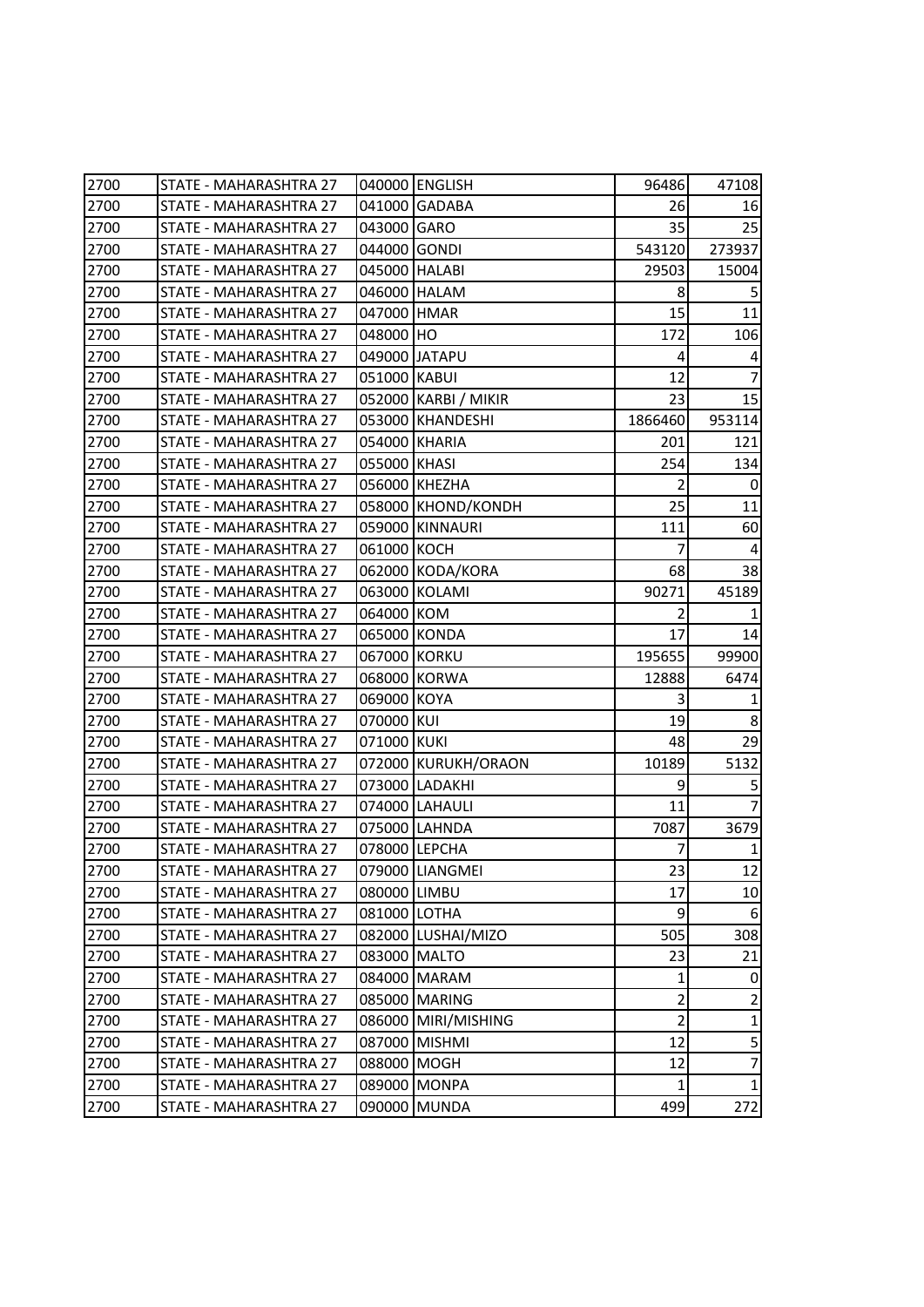| 2700 | STATE - MAHARASHTRA 27 |              | 091000 MUNDARI     | 456    | 292              |
|------|------------------------|--------------|--------------------|--------|------------------|
| 2700 | STATE - MAHARASHTRA 27 |              | 092000 NICOBARESE  | 27     | 19               |
| 2700 | STATE - MAHARASHTRA 27 |              | 093000 NISSI/DAFLA | 45     | 36               |
| 2700 | STATE - MAHARASHTRA 27 | 095000 PAITE |                    | 49     | 25               |
| 2700 | STATE - MAHARASHTRA 27 | 096000 PARJI |                    | 69     | 35               |
| 2700 | STATE - MAHARASHTRA 27 | 097000 PAWI  |                    | 12     | 7                |
| 2700 | STATE - MAHARASHTRA 27 |              | 098000 PERSIAN     | 1696   | 849              |
| 2700 | STATE - MAHARASHTRA 27 | 099000 PHOM  |                    | 6      | 4                |
| 2700 | STATE - MAHARASHTRA 27 |              | 100000 POCHURY     | 1      | $\mathbf{1}$     |
| 2700 | STATE - MAHARASHTRA 27 | 101000 RABHA |                    | 29     | 21               |
| 2700 | STATE - MAHARASHTRA 27 | 102000 RAI   |                    | 249    | 139              |
| 2700 | STATE - MAHARASHTRA 27 |              | 103000 RENGMA      | 12     | $\boldsymbol{9}$ |
| 2700 | STATE - MAHARASHTRA 27 |              | 104000 SANGTAM     | 2      | $\mathbf 2$      |
| 2700 | STATE - MAHARASHTRA 27 |              | 105000 SAVARA      | 112    | 75               |
| 2700 | STATE - MAHARASHTRA 27 | 106000 SEMA  |                    | 11     | $\overline{3}$   |
| 2700 | STATE - MAHARASHTRA 27 |              | 107000 SHERPA      | 12     | $\mathsf 3$      |
| 2700 | STATE - MAHARASHTRA 27 |              | 110000 TAMANG      | 87     | 17               |
| 2700 | STATE - MAHARASHTRA 27 |              | 111000 TANGKHUL    | 9      | $\overline{7}$   |
| 2700 | STATE - MAHARASHTRA 27 | 113000 THADO |                    | 41     | 22               |
| 2700 | STATE - MAHARASHTRA 27 |              | 114000 TIBETAN     | 494    | 262              |
| 2700 | STATE - MAHARASHTRA 27 |              | 115000 TRIPURI     | 51     | 33               |
| 2700 | STATE - MAHARASHTRA 27 | 116000 TULU  |                    | 99729  | 53840            |
| 2700 | STATE - MAHARASHTRA 27 |              | 117000 VAIPHEI     | 4      | 4                |
| 2700 | STATE - MAHARASHTRA 27 |              | 118000 WANCHO      | 2      | $\mathbf{1}$     |
| 2700 | STATE - MAHARASHTRA 27 |              | 119000 YIMCHUNGRE  | 4      | $\mathbf{3}$     |
| 2700 | STATE - MAHARASHTRA 27 |              | 120000 ZELIANG     | 6      | $\,6\,$          |
| 2700 | STATE - MAHARASHTRA 27 | 121000 ZEMI  |                    | 12     | $\pmb{0}$        |
| 2700 | STATE - MAHARASHTRA 27 | 122000 ZOU   |                    | 17     | $\boldsymbol{9}$ |
| 2700 | STATE - MAHARASHTRA 27 |              | 123000 OTHERS      | 139158 | 71724            |
|      |                        |              |                    |        |                  |

Note:.All persons of age 0 to 5 years (both inclusive) have been treated as persons not knowing any language other than i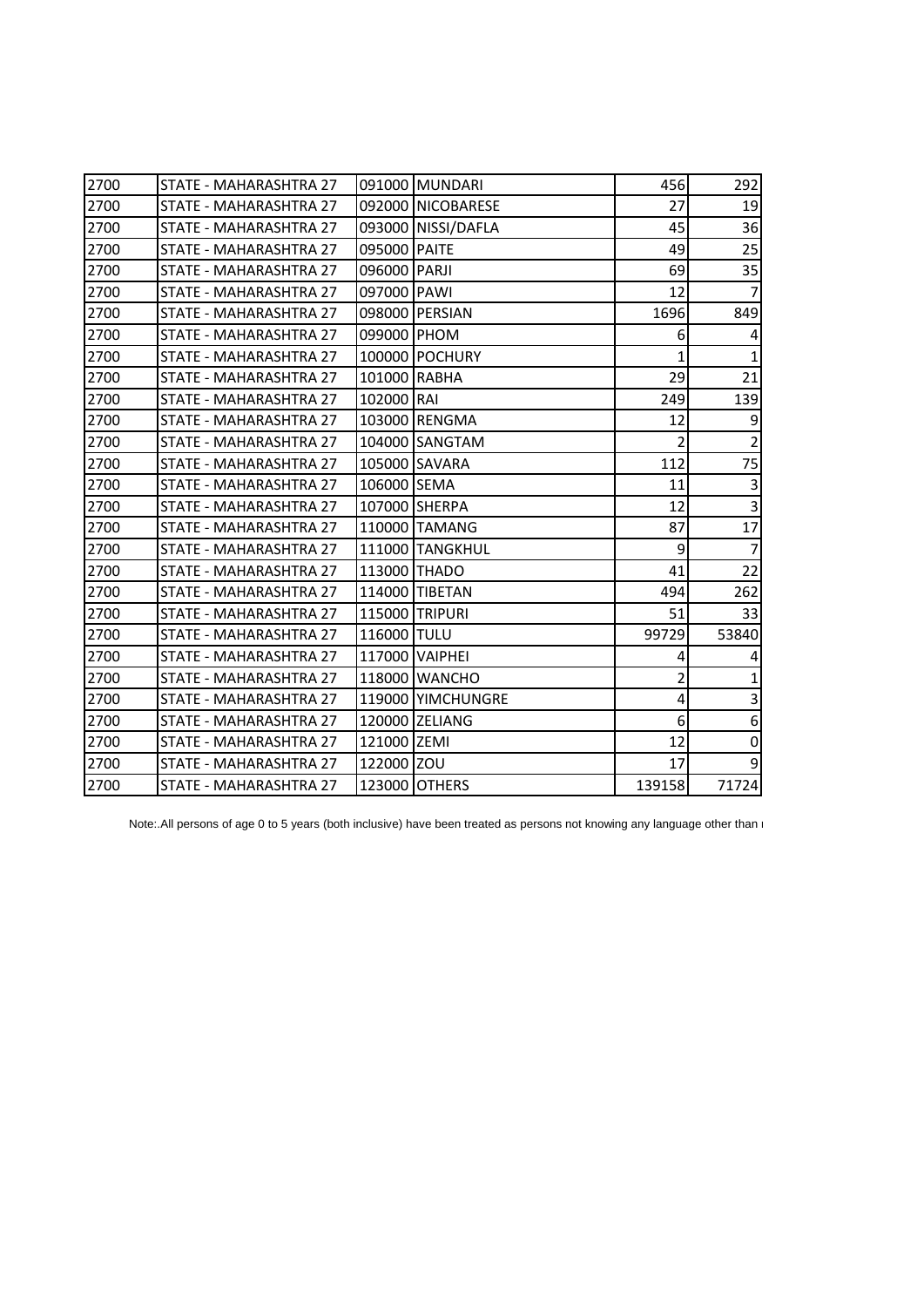| <b>Females</b> |                |
|----------------|----------------|
| 7              |                |
|                |                |
| 688            |                |
| 118641         |                |
|                | 35             |
| 611            |                |
| 1129960        |                |
| 4656854        |                |
| 595868         |                |
| 2442           |                |
| 333023         |                |
| 10920          |                |
| 180889         |                |
| 536            |                |
| 32484026       |                |
| 22452          |                |
| 29960          |                |
| _<br>126034    |                |
| 167            |                |
| 134            |                |
| 350624         |                |
| ——<br>243192   |                |
| 676382         |                |
| 3247954        |                |
| 166            |                |
| 396            |                |
|                | 13             |
|                | 10             |
|                | 16             |
| <u>1738</u>    |                |
| 746021         |                |
|                | 55             |
|                | 32             |
|                | 6              |
|                | $\overline{1}$ |
|                | O              |
|                | 3              |
| 181            |                |
|                | 0              |
|                | 8              |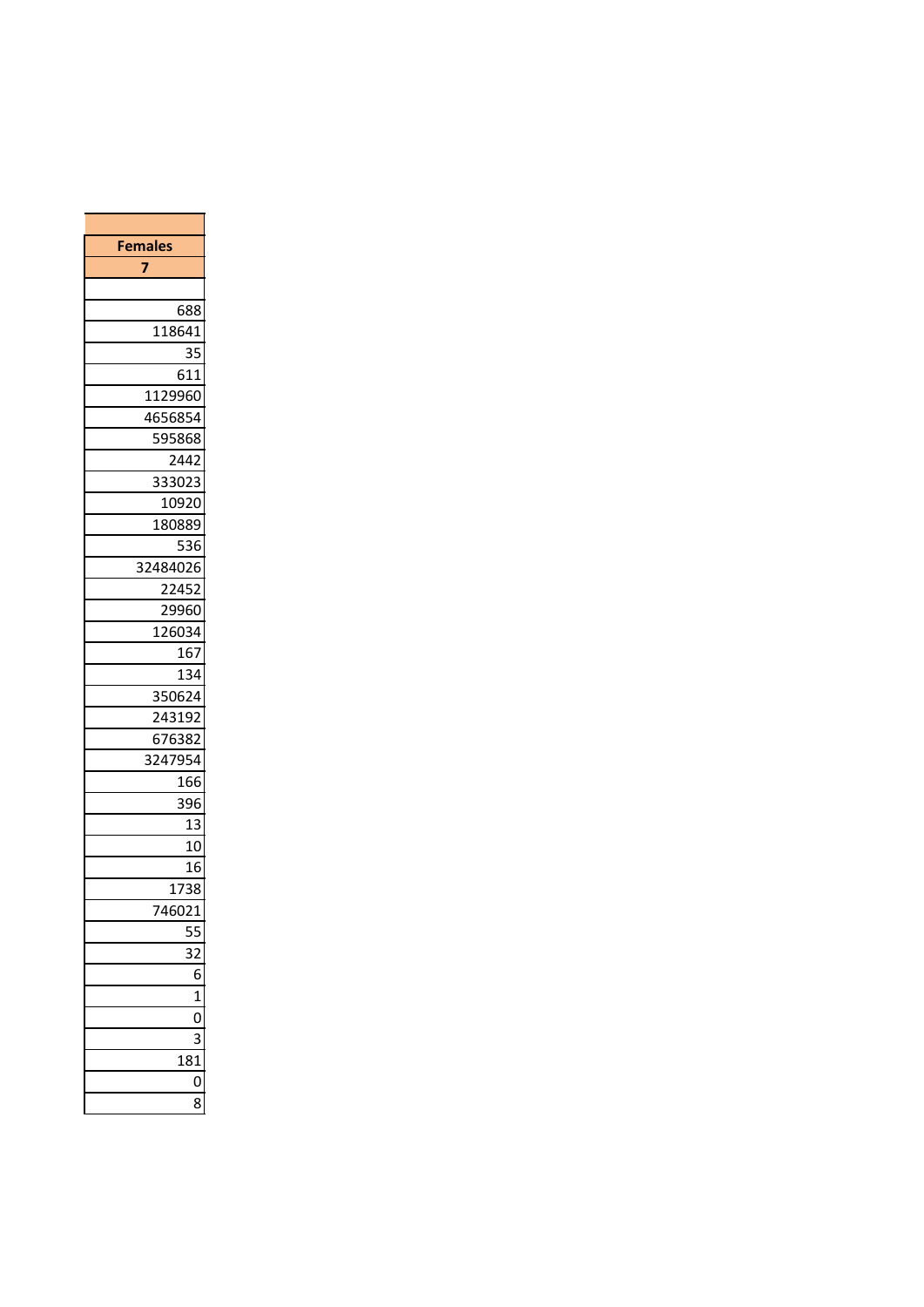| 49378          |
|----------------|
| 10             |
| 10             |
| _<br>269183    |
| 14499          |
| 3              |
| 4              |
| 66             |
| $\overline{0}$ |
| $\overline{5}$ |
| 8              |
| 913346         |
| 80             |
| 120            |
| $\overline{2}$ |
| 14             |
| 51             |
| 3              |
| 30             |
| 45082          |
| $\mathbf{1}$   |
| 3              |
| 95755          |
| 6414           |
| $\overline{2}$ |
| 11             |
| 19             |
| 5057           |
| 4              |
| 4              |
| 3408           |
| 6              |
|                |
|                |
|                |
| 197            |
|                |
| $\mathbf{1}$   |
| O              |
| 1              |
| 7              |
| C              |
| 0              |
|                |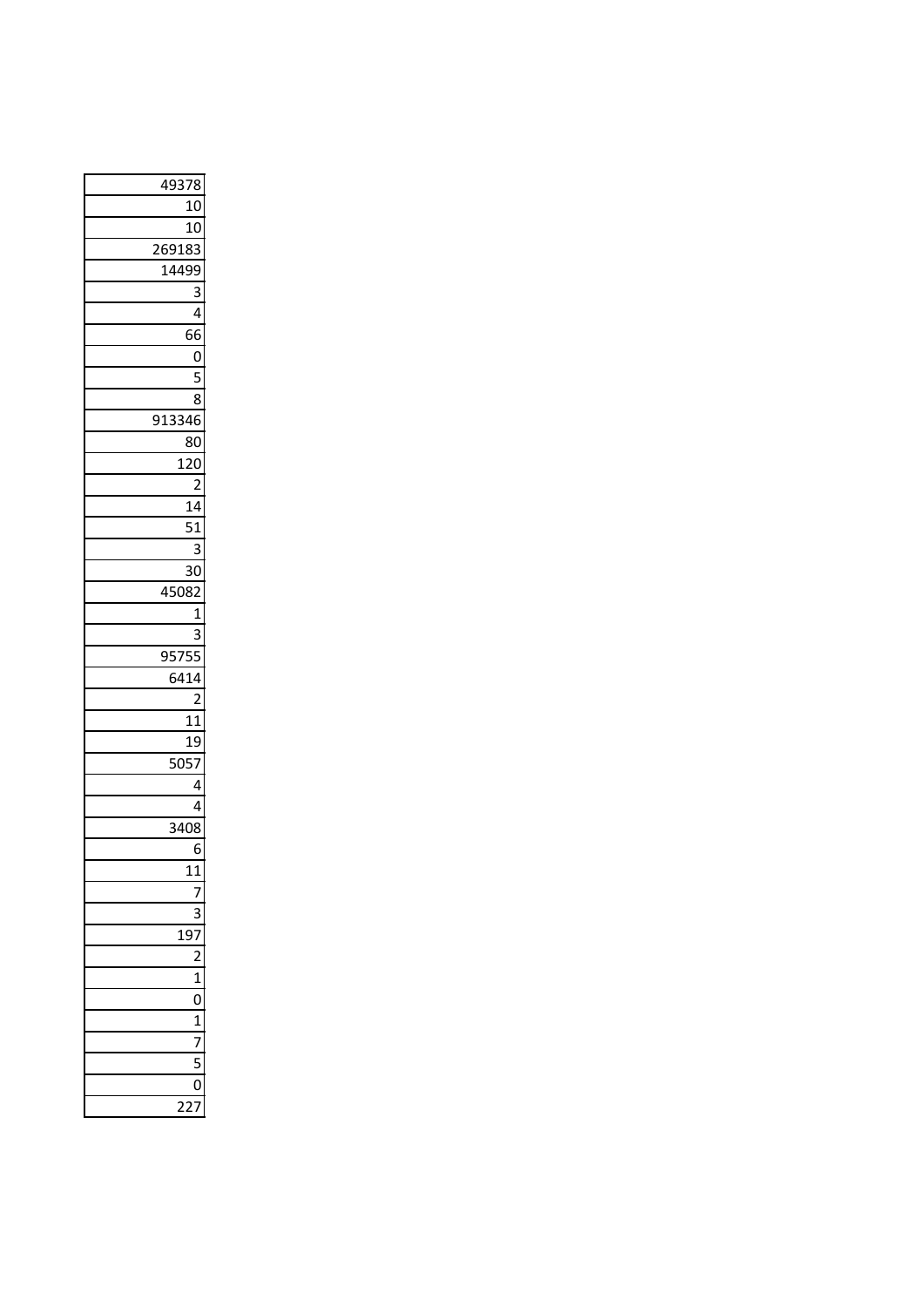| 164                     |
|-------------------------|
| 8                       |
| 9                       |
| $\overline{24}$         |
| 34                      |
| $\overline{\mathbf{5}}$ |
| 847                     |
| $\overline{\mathbf{c}}$ |
| $\overline{0}$          |
| 8                       |
| $\overline{110}$        |
| 3                       |
| 0                       |
| 37                      |
| 8                       |
| 9                       |
| $\frac{1}{70}$          |
| $\overline{c}$          |
| 19                      |
| 232                     |
| 18                      |
| —<br>45889              |
| 0                       |
| $\mathbf{1}$            |
| $\mathbf{1}$            |
| 0                       |
| 12                      |
| 8                       |
| 67434                   |

mother tongue